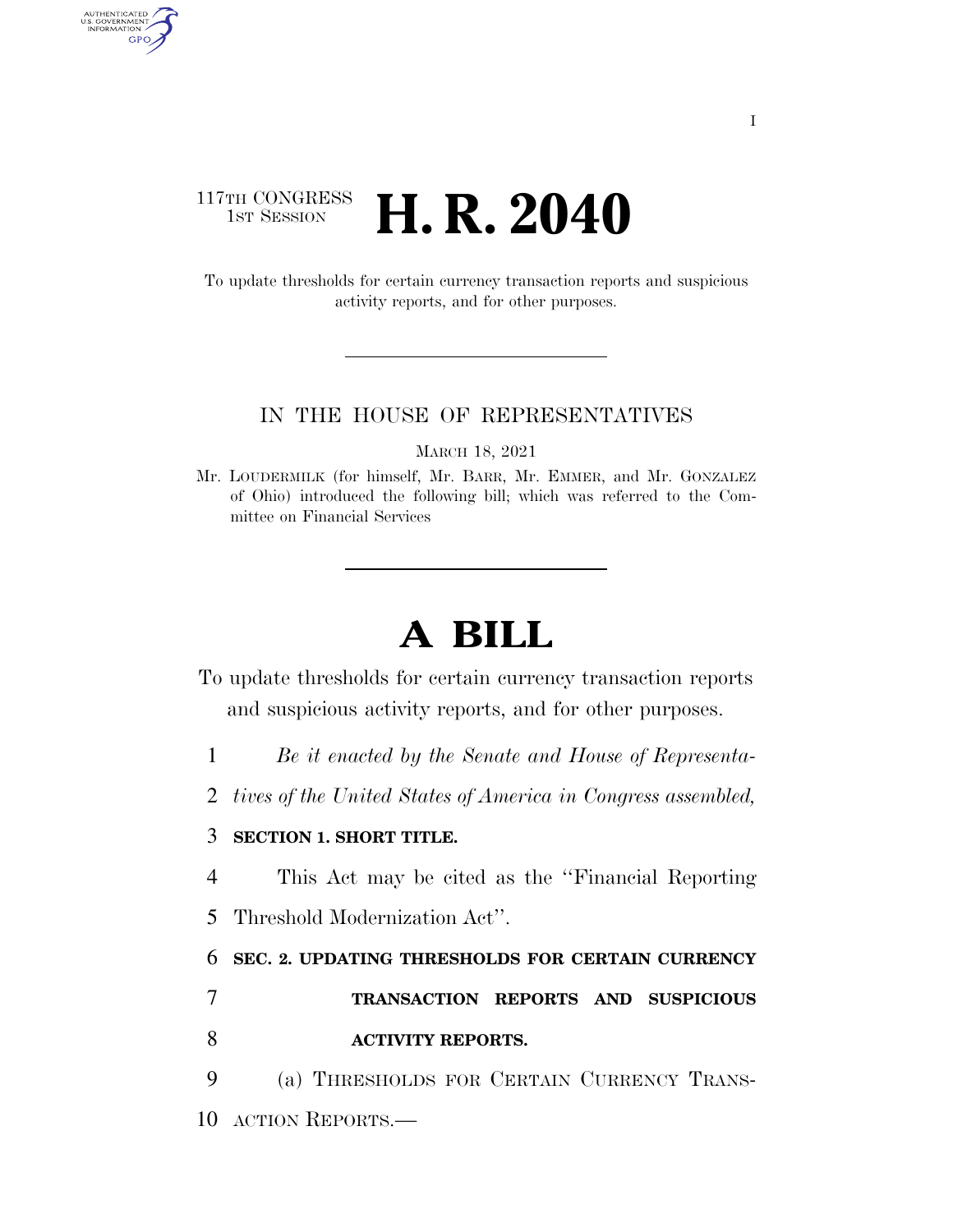(1) IN GENERAL.—Not later than the end of the 180-day period beginning on the date of the en- actment of this Act, the Secretary of the Treasury shall revise regulations issued with respect to section 5313 of title 31, United States Code, to update each \$10,000 threshold amount in such regulations to \$30,000.

 (2) THRESHOLD FOR REPORTS RELATING TO COINS AND CURRENCY RECEIVED IN NONFINANCIAL TRADE OR BUSINESS.—Section 5331 of title 31, United States Code, is amended by striking ''\$10,000'' each place such term appears in heading 13 or text and inserting "\$30,000".

 (b) THRESHOLDS FOR SUSPICIOUS ACTIVITY RE- PORTS.—Not later than the end of the 180-day period be- ginning on the date of the enactment of this Act, each Federal department or agency that issues regulations with respect to reports on suspicious transactions described under section 5318(g) of title 31, United States Code, shall update each \$5,000 threshold amount in such regula- tions to \$10,000 and each \$2,000 threshold amount in such regulation to \$3,000.

 (c) UPDATING THE MONEY SERVICES BUSINESS DEFINITION THRESHOLDS.—Not later than the end of the 180-day period beginning on the date of the enactment